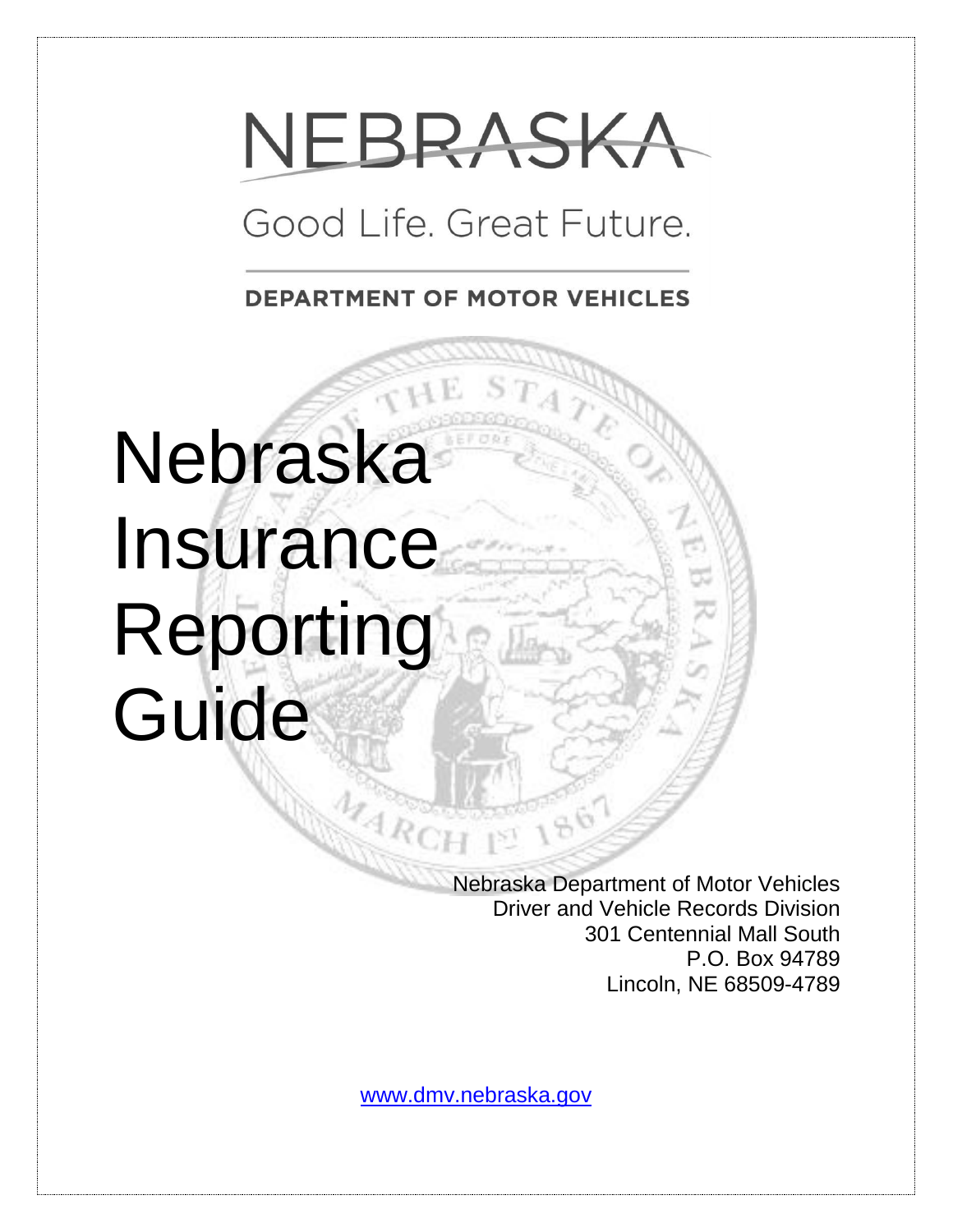#### NEBRASKA DEPARTMENT OF MOTOR VEHICLES

# Nebraska Insurance Reporting Guide

This guidance document is advisory in nature but is binding on an agency until amended by such agency. A guidance document does not include internal procedural documents affecting only the internal operations of the agency and does not impose additional requirements or penalties on regulated parties or include confidential information or rules and regulations made in accordance with the Administrative Procedure Act. If you believe this guidance document imposes additional requirements or penalties on regulated parties, you may request a review of the document.

**Driver and Vehicle Records Division**

**November 18, 2019**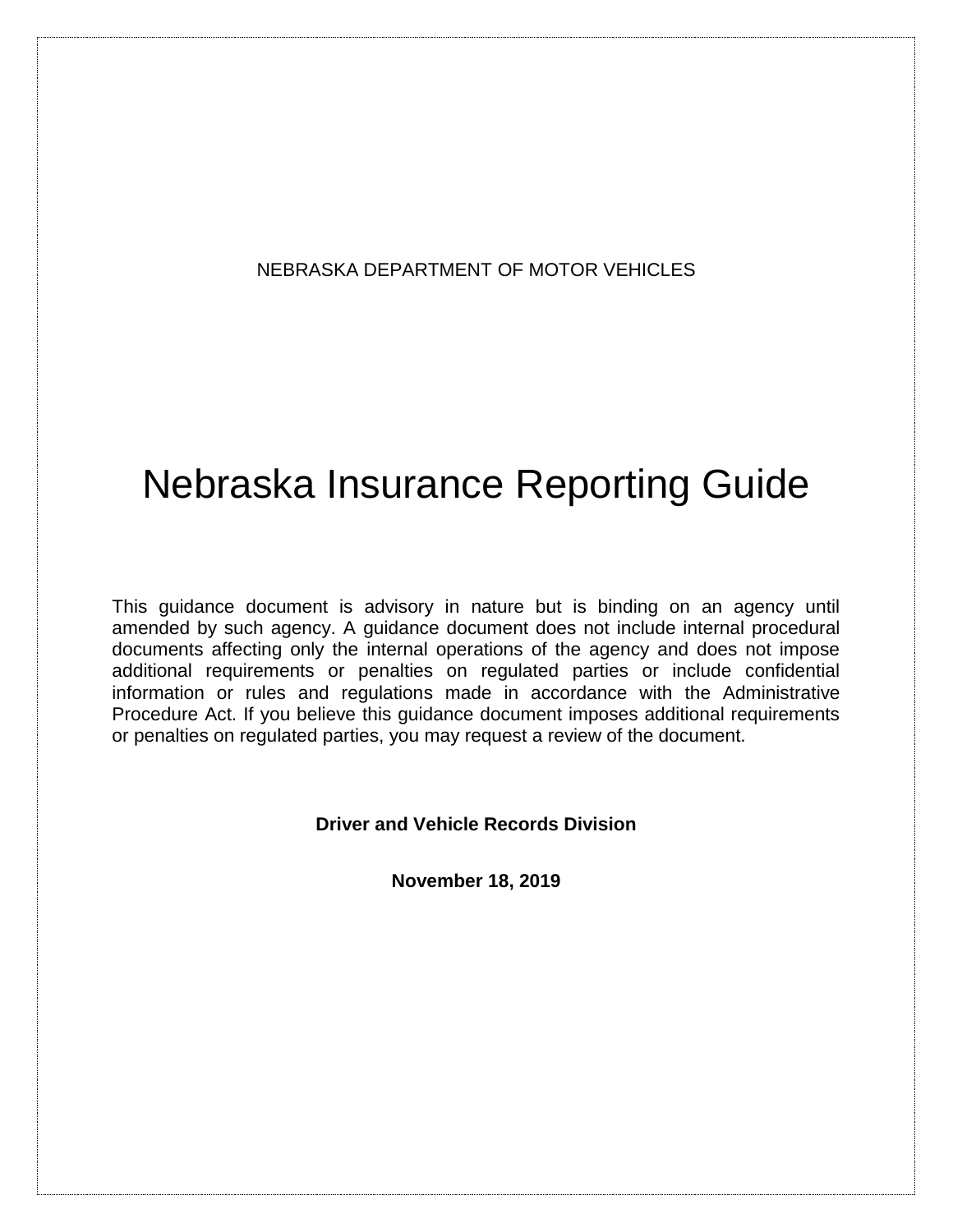# **Table of Contents**

| $\mathbf{L}$ | Introduction to the Nebraska Insurance Database System1 |  |
|--------------|---------------------------------------------------------|--|
|              |                                                         |  |
|              |                                                         |  |

## **Required/Optional Reporting**

#### **Data Processing/Files Generated**

#### **Contact Information**

| II. – 1 |  |
|---------|--|
| I.      |  |

## **Nebraska Proprietary Header Record Layout**.....................................................7

### **Return File Record Layout**

#### **FTP Information**

| IV. Transferring a File Via SSL Using WS_FTP Pro 8.03 12 |  |
|----------------------------------------------------------|--|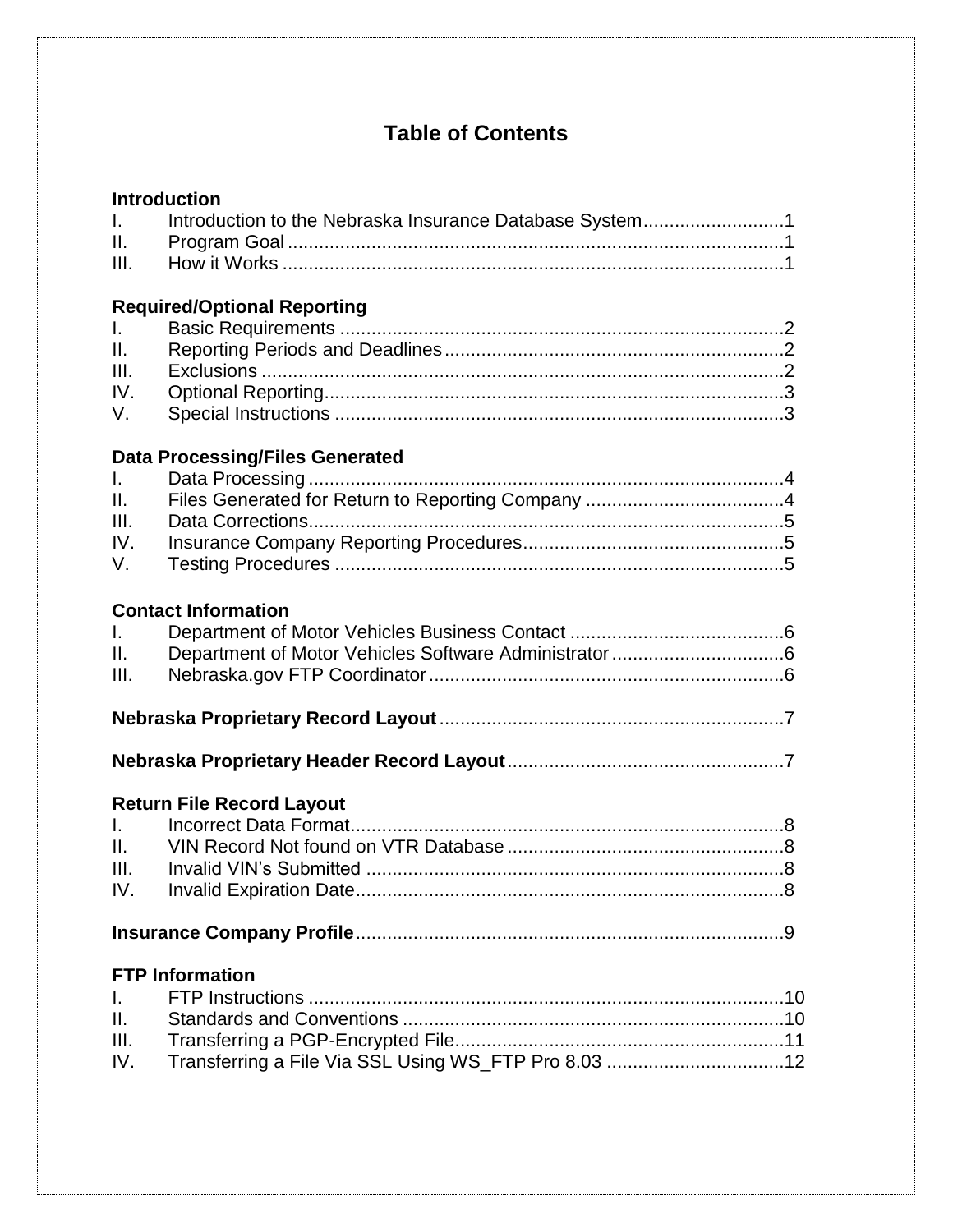# **Introduction**

#### **I. Introduction to the Nebraska Insurance Database System**

The purpose of this guide is to provide insurance companies with the necessary information to comply with Nebraska's Insurance Database Program.

This user guide is a mix of business and technical topics. The state's portal manager, Nebraska.gov will manage the data transmission and FTP (File Transfer Protocol) location.

#### **II. Program Goal**

The goal of the Nebraska Insurance Database Program is to allow the electronic verification of insurance at the time of renewal of vehicle registrations. The electronic verification will be a benefit to those customers who choose to renew in-person or through the mail and fail to provide their certificate of insurance card. It will also benefit those customers who choose to renew their vehicle registration on-line.

This program is the responsibility of the Nebraska Department of Motor Vehicles (DMV).

#### **III. How it Works**

The system mandates all required and optional insurance companies (see Required/Optional Reporting on page 2) to provide liability insurance policy data to Nebraska.gov. This data will then be forwarded to the DMV for processing.

Once the data is processed and accepted by the DMV, the liability insurance policy data will be matched to the corresponding vehicle using the Vehicle Identification Number (VIN) and forwarded to the appropriate county vehicle database.

When the customer contacts their County Treasurer for renewal of their vehicle registration, the system will allow processing without further verification of insurance or will return the message "Information Unavailable, Review of Insurance Card Required".

NEBRASKA DEPARTMENT OF MOTOR VEHICLES Version 2.4 November 2019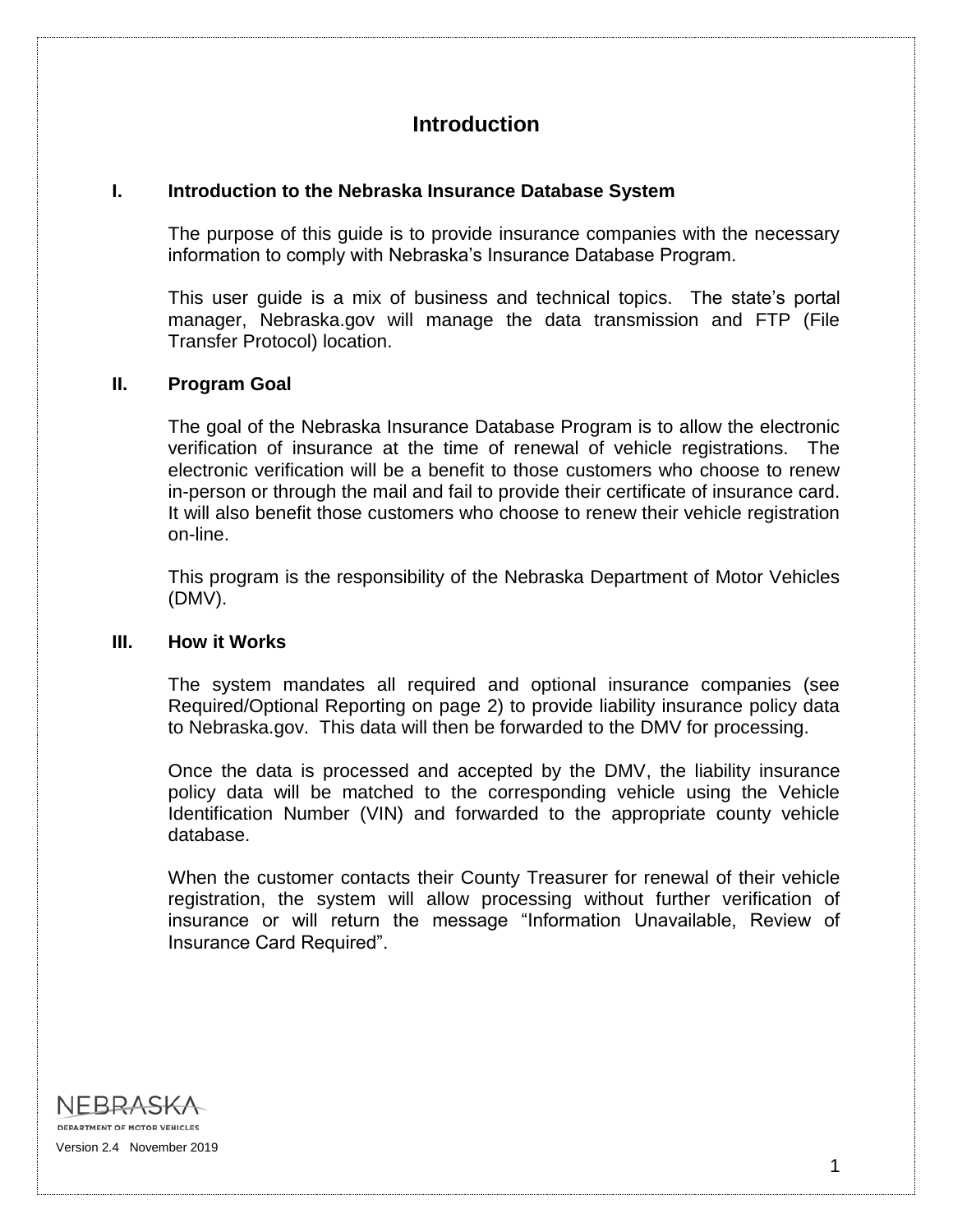# **Required/Optional Reporting**

#### **I. Basic Requirements**

Each insurance company doing business in Nebraska shall provide data as set forth in the Nebraska Proprietary Record Layout on each primary automobile liability insurance policy issued in Nebraska insuring vehicles registered in Nebraska for inclusion in the motor vehicle insurance database.

#### **II. Reporting Periods and Deadlines**

The required insurance data shall be reported twice monthly between the first (1st) and third (3rd) working days and between the eleventh (11th) and thirteenth (13th) working days.

All files must be submitted prior to 9:00 PM Central time in order to be included in the days' processing batch. The final submissions for the first reporting period must have completed transmission no later than 9:00 PM Central on the third working day of the month, and by 9:00 PM Central on the thirteenth working day of the month for the second reporting period. Files failing validation checks, are incorrectly dated, or have not completed transfer by the cutoff time will not be processed.

#### **III. Exclusions**

The following shall be excluded from reporting to the insurance data base system:

- Any common, contract or private carrier of property by motor vehicles in interstate commerce registered with the Department of Motor Vehicles, Division of Motor Carrier Services;
- Any person who qualifies as a self-insurer;
- Trailers (including cabin trailers, mobile homes, etc.);
- Vehicles not required to be registered (i.e. cranes, tractors, golf carts, ATV's, etc.);
- **Snowmobiles:**
- Motorboats:
- **Excess liability policies; and,**
- Physical damage only policies.

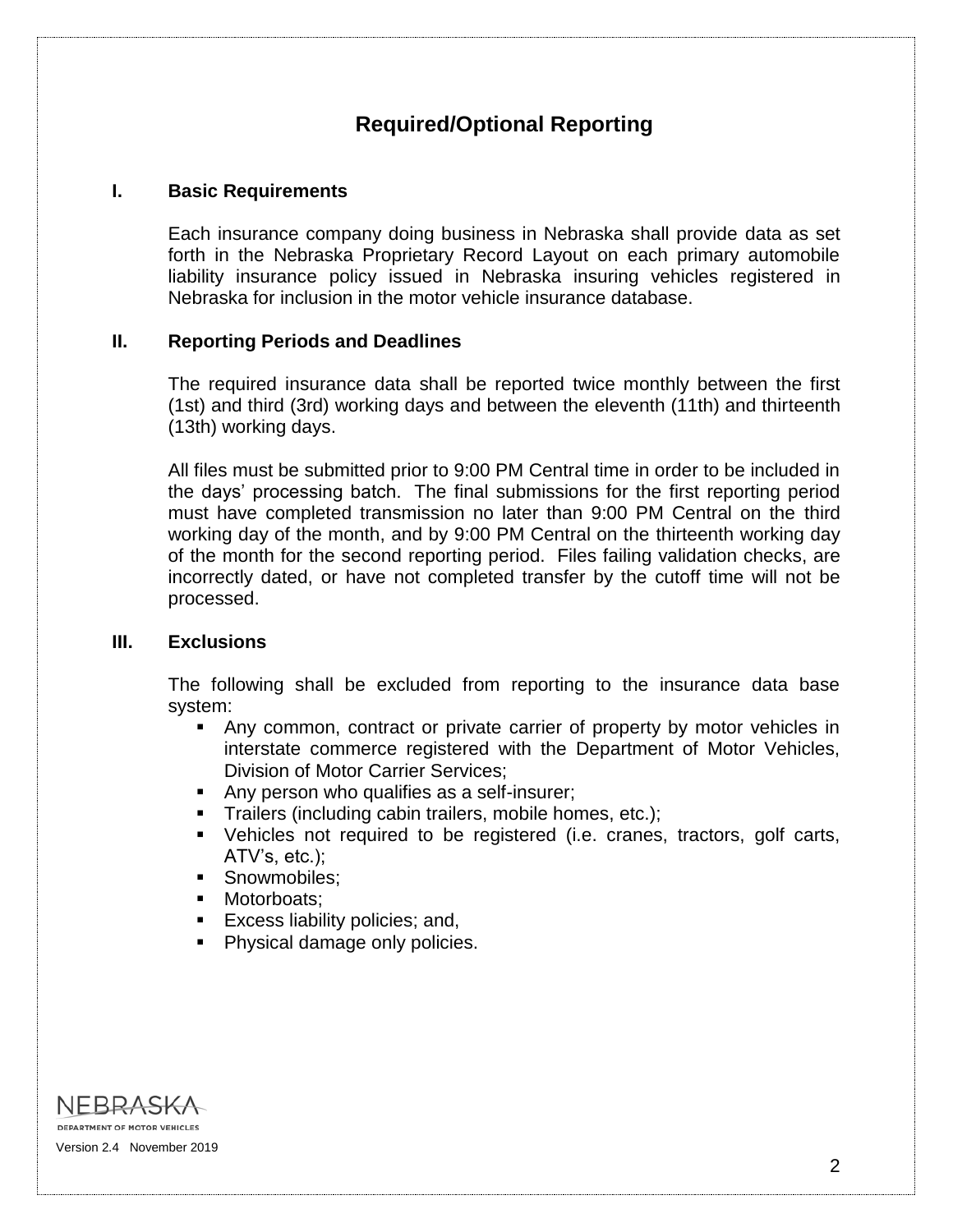#### **IV. Optional Reporting**

The following may be voluntarily reported:

- Policies written as commercial lines [which is insurance coverage for businesses, institutions, organizations, associations and professionals as reported to the Department of Insurance on the Combined Annual Statement Nebraska State Business Page as Other Commercial Auto Liability (line 19.4)]; and,
- An insurance company or group of insurance companies under the same ownership with Private Passenger Auto Liability (line 19.2) Direct Premiums written of less than \$100,000 as reported on the Combined Annual Statement Nebraska State Business Page to the Department of Insurance for the prior calendar year.

#### **V. Special Instructions**

Motorcycle and recreational vehicle liability policies and those liability policies which include SR-22 filings (high risk insurance) shall be included in the data reported to the insurance database.

The data shall include all insurance records in force at the end of the prior processing period.

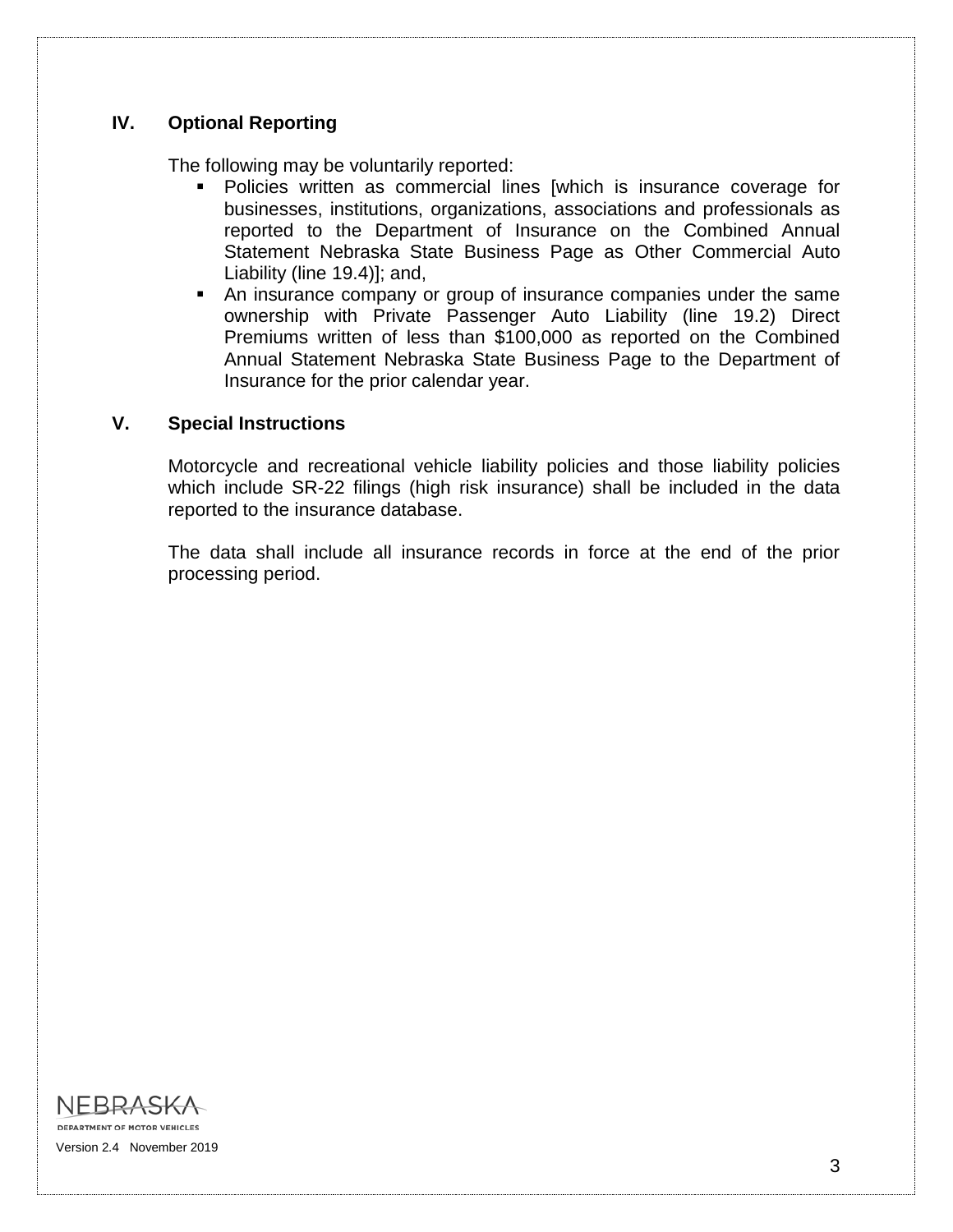# **Data Processing/Files Generated**

#### **I. Data Processing**

- The method for submission of data shall be through FTP to a Secure File Transfer Protocol (SFTP) location maintained by Nebraska.gov.
- A separate file for each NAIC number shall be sent.
- A file naming convention will be used to denote the sender, see FTP Information for specific instructions.
- For security, all data will be encrypted using PGP or SSL encryption technology.
- **The format for data transmission will be in the proprietary format defined on** page 6.
- **Each file shall contain a fixed field length header record with the following** information:
	- o NAIC Number, Company Number, Transmission Date, Number of Records. The format is defined on page 6.
		- The Policy Transaction Code field will be used when returning data to the insurance company. This field will contain one of the following reasons:
			- IDF = Incorrect Data Format
			- VNF = VIN Record Not Found
			- $-$  IVN  $=$  Invalid VIN
			- IED = Invalid Expiration Date Format
- Nebraska.gov will verify the data is received in the correct data format. Those files not passing this test will be returned electronically to the reporting insurance company.
- Nebraska.gov will compile a list of all reporting companies to submit to the Department of Insurance.
- Those files received in the correct data format will be forwarded to the DMV and loaded into the database.
- All insurance records (insured vehicles) will be matched with those vehicles contained in the DMV Vehicle Title and Registration (VTR) System by Vehicle Identification Number (VIN).
- Those records without a match in the VTR System will then be processed through the VIN verification package utilized by the DMV to determine if the VIN submitted is a valid VIN.

#### **II. Files Generated for Return to Reporting Company**

The following files will be generated and returned to the reporting company electronically:

- Incorrect Data Format:
- **VIN Record Not Found on VTR Database;**

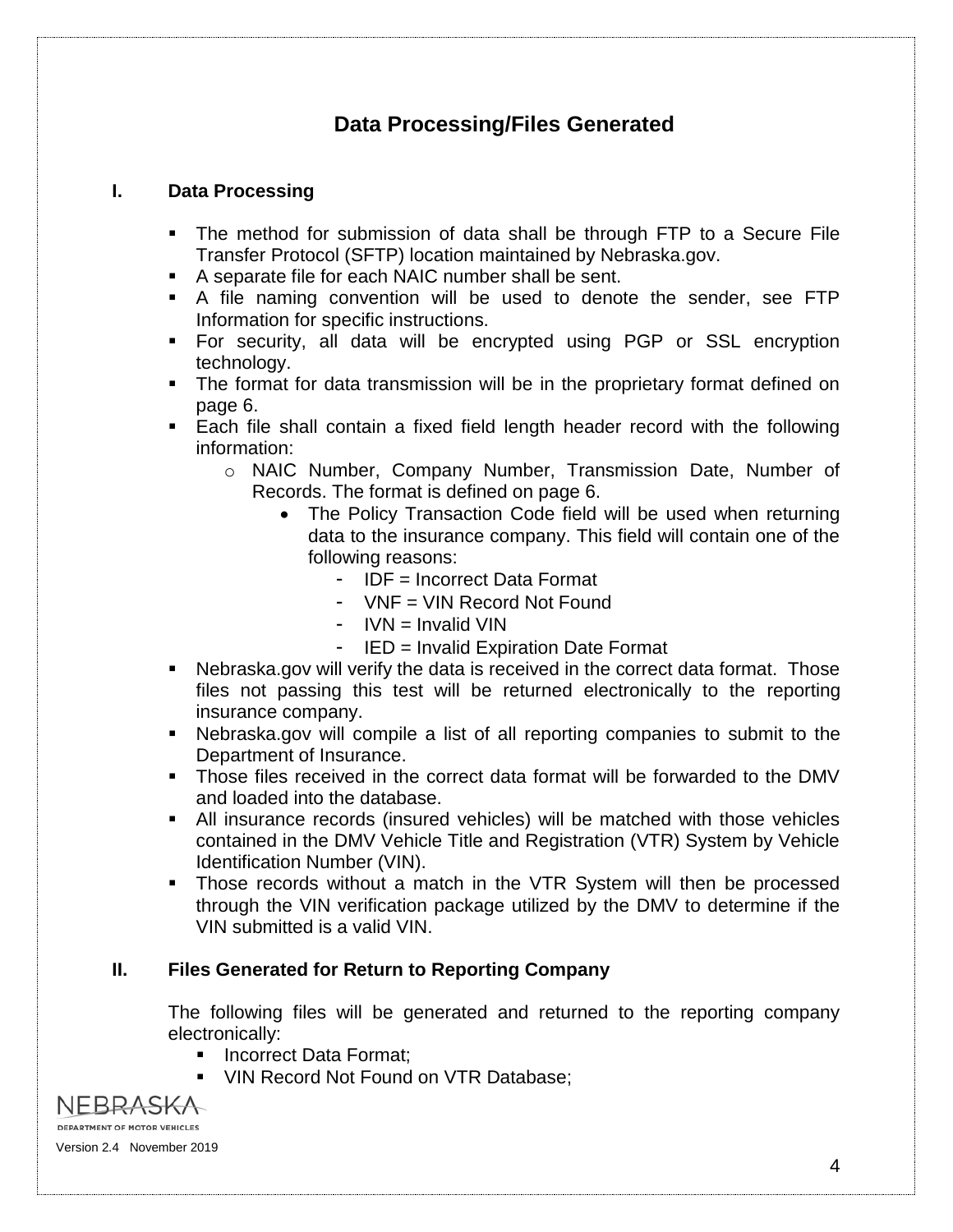- **Invalid VIN's Submitted; and,**
- **Invalid Expiration Date.**

#### **III. Data Corrections**

Any format or VIN corrections made by a reporting company shall be sent with the next reporting period's data, not intermittently.

#### **IV. Insurance Company Reporting Procedures**

Insurance companies will provide their entire Nebraska 'book of business' through a bi-monthly FTP process. The electronic filing process will be designed as follows:

- Insurance Company completes and returns the Insurance Company Profile to the Department of Motor Vehicles.
- Nebraska.gov sets up the directory, and account information (user name and password) and notifies the Insurance Company of account information and provides technical contact/support information.
- The Insurance Company and Nebraska.gov will coordinate an initial test file to ensure completeness (see Testing Procedures below).
- The Insurance Company will be notified if the test file was successful/unsuccessful. Once a successful file has been transmitted, the Insurance Company will be considered in 'production'.

#### **V. Testing Procedures**

Our testing procedures will consist of three phases:

- **Transaction format testing: Ensure files sent in the Nebraska proprietary** format are formatted correctly.
- Validation testing: Testing to determine data submitted by Insurance Company is accurate and complete.
- Return file testing: A sample of each of the files identified in II above will be returned to each reporting Insurance Company via the FTP process.

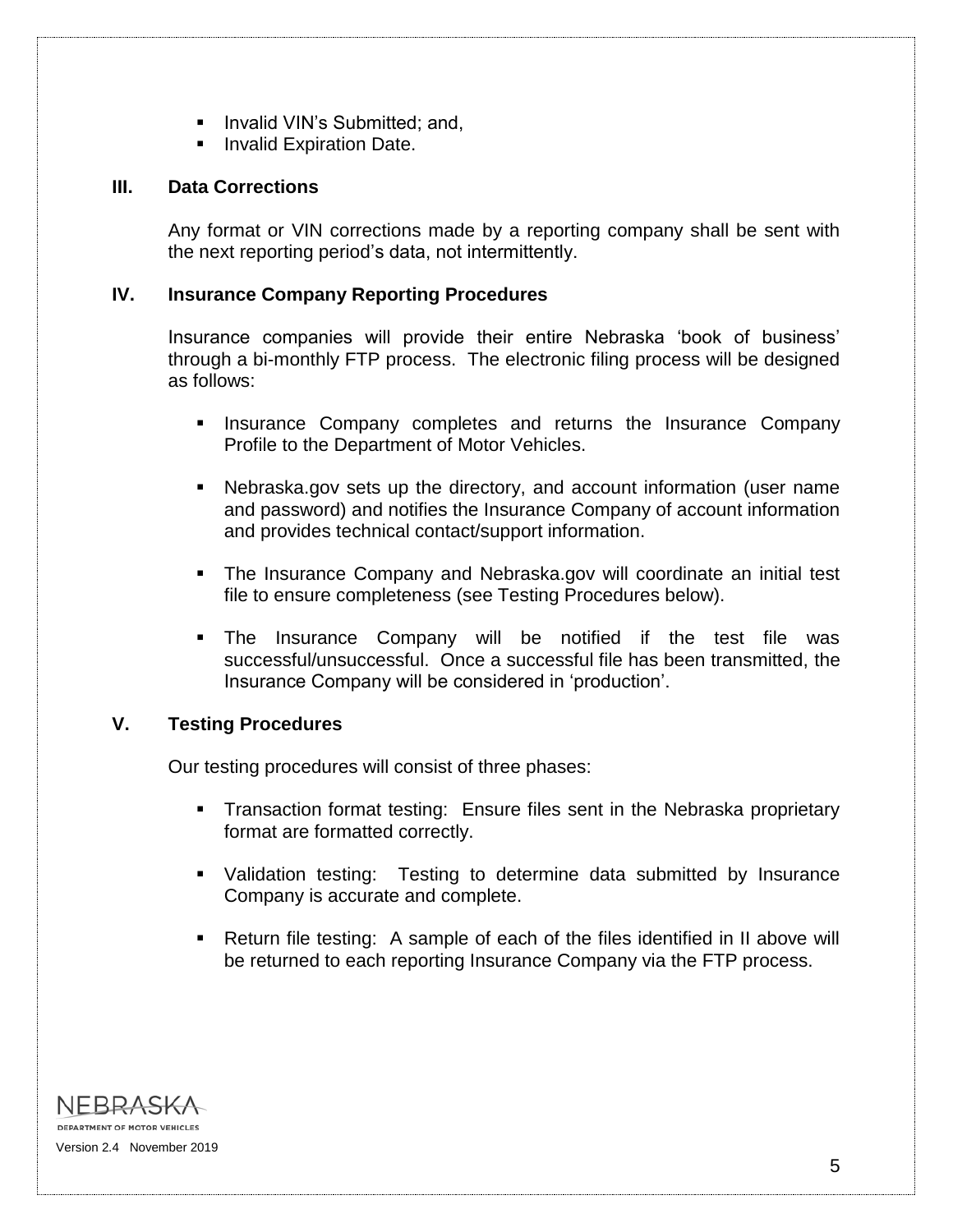# **Contact Information**

#### **I. Department of Motor Vehicles Business Contact**

Jane Bond, Program Manager Driver and Vehicle Records Division Nebraska Department of Motor Vehicles P.O. Box 94789 Lincoln, NE 68509-4789 Phone: 402-471-3910 Fax: 402-471-8694 E-mail: [jane.bond@nebraska.gov](mailto:jane.bond@nebraska.gov)

#### **II. Department of Motor Vehicles Software Administrator**

Keith Dey, IT Manager Information Systems Division Nebraska Department of Motor Vehicles P.O. Box 94789 Lincoln, NE 68509-4789 Phone: 402-471-3906 Fax: 402-471-8694 E-mail: [keith.dey@nebraska.gov](mailto:keith.dey@nebraska.gov)

#### **III. Nebraska.gov FTP Coordinators**

| Nebraska.gov |                     |  |  |  |  |
|--------------|---------------------|--|--|--|--|
| Phone:       | 402-471-7810        |  |  |  |  |
| Fax:         | 402-471-7817        |  |  |  |  |
| E-mail:      | ne-support@egov.com |  |  |  |  |

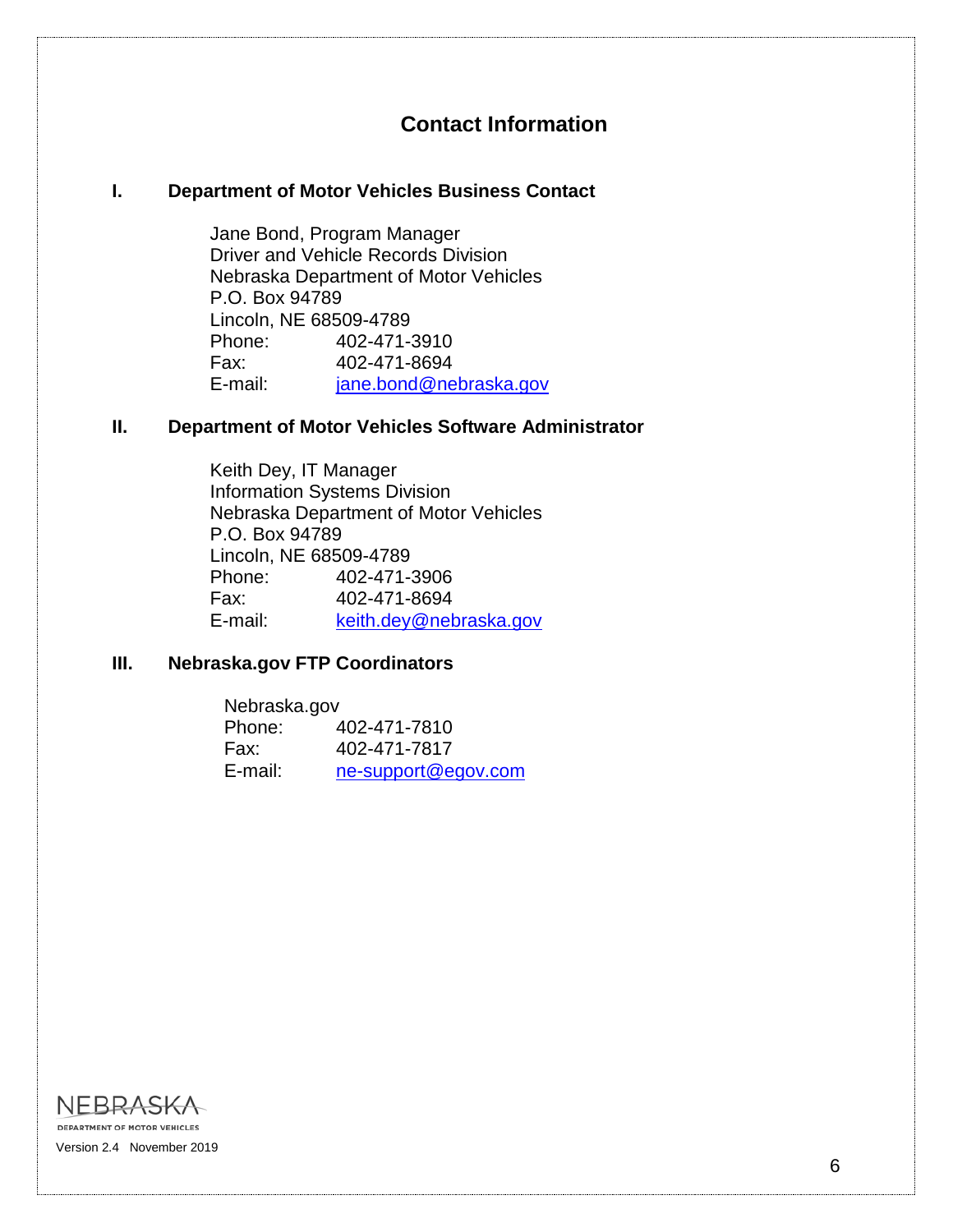# **Nebraska Proprietary Record Layout**

|                                      | <b>Field</b> | <b>Start</b>    | End             |
|--------------------------------------|--------------|-----------------|-----------------|
| <b>Field Name</b>                    | Length       | <b>Position</b> | <b>Position</b> |
| <b>NAIC Number</b>                   | 5            |                 | 5               |
| Company Reference <sup>1</sup>       | 5            | 6               | 10              |
| VIN                                  | 17           | 11              | 27              |
| <b>Policy Number</b>                 | 20           | 28              | 47              |
| Policy Transaction Code <sup>2</sup> | 3            | 48              | 50              |
| <b>Policy Expiration Date</b>        |              |                 |                 |
| (CCYYMMDD)                           | 8            | 51              | 58              |
| Policy Holder Name <sup>3</sup>      | 35           | 59              | 93              |
| Line Feed <sup>4</sup>               |              | 94              | 94              |

# **Nebraska Proprietary Header Record Layout**

| <b>Field</b> | <b>Start</b>    | End             |
|--------------|-----------------|-----------------|
| Length       | <b>Position</b> | <b>Position</b> |
| b            |                 | 5               |
| 5            | 6               | 10              |
|              |                 |                 |
|              | 11              | 18              |
|              | 19              | 25              |
|              | 26              | 26              |
|              |                 |                 |

<sup>1</sup>Company Reference will be considered an optional field and may be used by insurance providers providing insurance through multiple companies and choose to segregate the data by company.

<sup>2</sup>Always 'ADD'.

<sup>3</sup>First named insured (no specific format required).

4Line Feed Character = ASCII character 10

**NEBRASKA DEPARTMENT OF MOTOR VEHICLES** Version 2.4 November 2019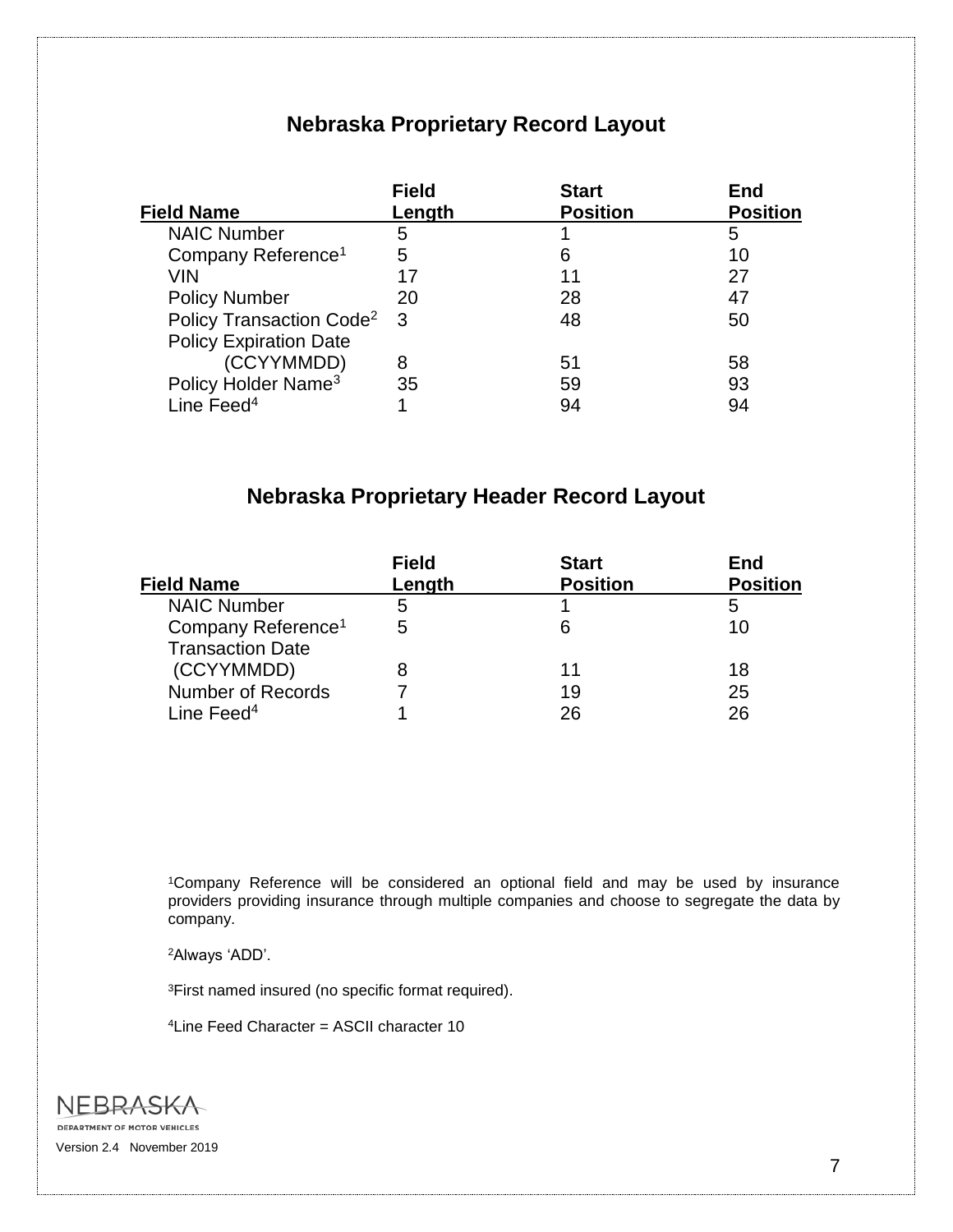# **Return File Record Layout**

#### **I. Incorrect Data Format**

 Files received in an incorrect format will be returned to the sender via FTP using the file name identified in the FTP Information Section. In addition, the code 'IDF' will be in the Policy Transaction Code field.

#### **II. VIN Record Not Found on VTR Database**

**Data records received which do not match records on the DMV VTR system** will be compiled and returned to the sender via FTP using the file name identified in the FTP Information Section. In addition, the code 'VNF' will be in the Policy Transaction Code field.

#### **III. Invalid VIN's Submitted**

 Data records received containing invalid VIN's will be compiled and returned to the sender via FTP using the file name identified in the FTP Information Section. In addition, the code 'IVN' will be in the Policy Transaction Code field.

#### **IV. Invalid Expiration Date**

 Data records received containing invalid expiration dates will be compiled and returned to the sender via FTP using the file name identified in the FTP Information Section. In addition, the code 'IED' will be in the Policy Transaction Code field.

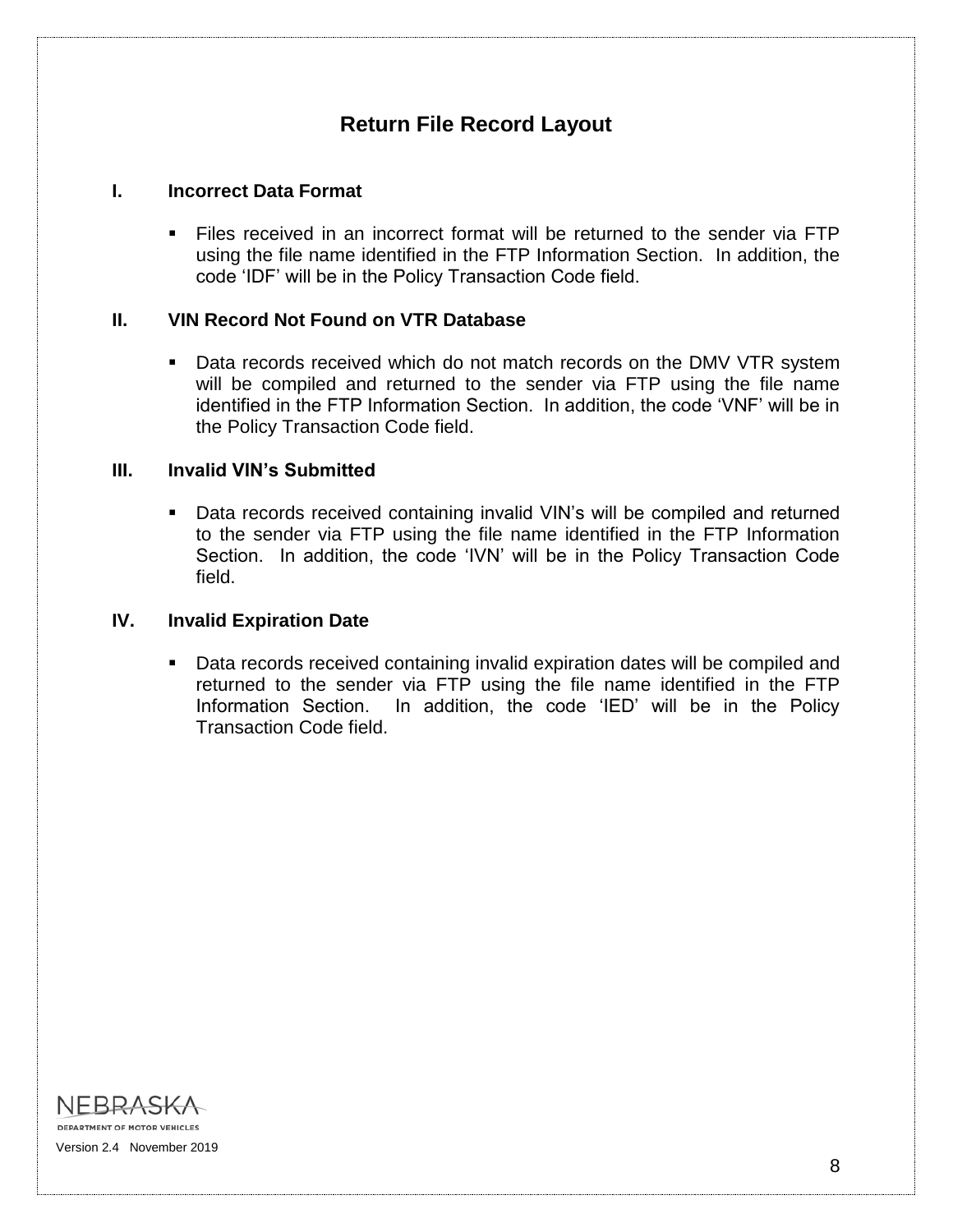|                                                                   |                                                                                 | <b>Insurance Company Profile</b>                                                                                                                                                                                                      |                                                  |                                                    |
|-------------------------------------------------------------------|---------------------------------------------------------------------------------|---------------------------------------------------------------------------------------------------------------------------------------------------------------------------------------------------------------------------------------|--------------------------------------------------|----------------------------------------------------|
|                                                                   |                                                                                 |                                                                                                                                                                                                                                       | (leave blank)<br>Directory:<br>Password:         | (leave blank)                                      |
|                                                                   |                                                                                 | <b>Nebraska Department of Motor Vehicles</b>                                                                                                                                                                                          |                                                  |                                                    |
|                                                                   |                                                                                 | Date:                                                                                                                                                                                                                                 |                                                  |                                                    |
| Company Name:<br><b>Mailing Address:</b>                          |                                                                                 | the control of the control of the control of the control of                                                                                                                                                                           | NAIC#:<br>E-mail Address:                        |                                                    |
| <b>Primary Contact:</b>                                           |                                                                                 | the control of the control of the control of the control of the control of                                                                                                                                                            | Phone:<br>E-mail Address: <b>E-mail Address:</b> |                                                    |
| <b>FTP Contact:</b>                                               |                                                                                 | the control of the control of the control of the control of                                                                                                                                                                           | Phone:<br>E-mail Address: <u>____________</u>    | <u> 1989 - Johann Barn, amerikansk politiker (</u> |
| Encryption*: Yes ______<br>*Nebraska.gov supports PGP encryption. |                                                                                 | <b>No</b>                                                                                                                                                                                                                             |                                                  |                                                    |
| Error Report FTP Address Information:                             |                                                                                 |                                                                                                                                                                                                                                       |                                                  |                                                    |
|                                                                   | Directory:<br>Password: ________                                                | <u> 1990 - Johann Stein, mars an de Brandenburg (</u>                                                                                                                                                                                 |                                                  |                                                    |
| Return completed form to:                                         | Nebraska.gov<br>301 S 13th St, Suite 301<br>Lincoln, NE 68508<br>Fax:<br>Email: | 402-471-7817<br>ne-support@egov.com                                                                                                                                                                                                   |                                                  |                                                    |
|                                                                   |                                                                                 | <b>Instructions for Completing the Profile Form</b>                                                                                                                                                                                   |                                                  |                                                    |
| Step 1:<br>Step 2:<br>Step 3:<br>Step 4:<br>Step 5:               |                                                                                 | Enter the date the form is filled out.<br>Enter your company information.<br>Enter your company contact information.<br>Enter your Encryption information.<br>Provide your FTP address and password for the return reports generated. |                                                  |                                                    |
| DEPARTMENT OF MOTOR VEHICLES<br>Version 2.4 November 2019         |                                                                                 |                                                                                                                                                                                                                                       |                                                  |                                                    |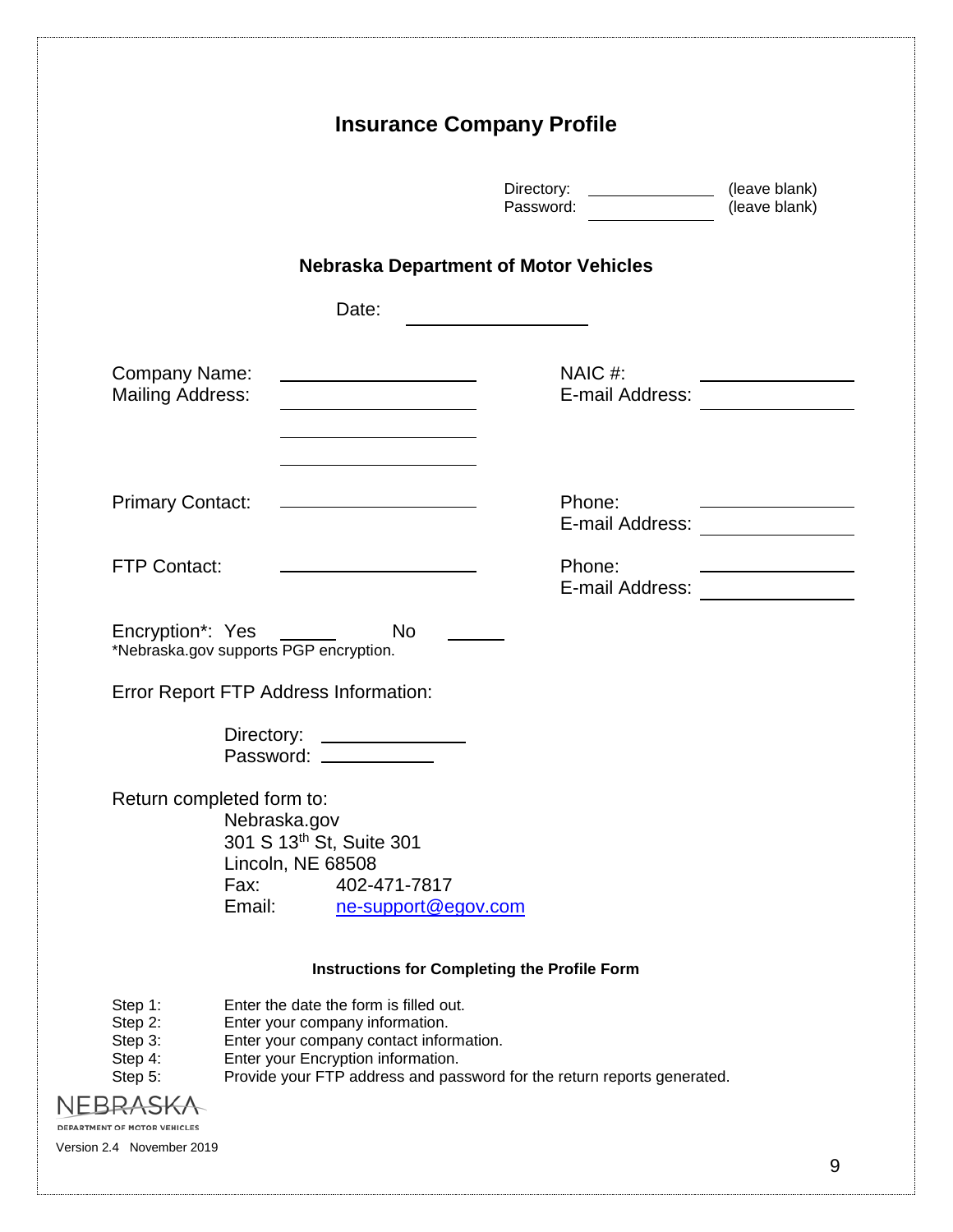# **FTP Information**

#### **I. FTP Instructions**

These instructions are intended only as a general reference, and will vary greatly depending on the client, platform, and encryption method used. There are two common cases documented, using a standard command-line FTP client to transfer a PGP-encrypted file over an unencrypted connection, and using WS FTP Pro to transfer an unencrypted file over an SSL/TLS encrypted connection.

For the purposes of this guide, instructions followed by [Win32] are specific to the Microsoft Windows platform (Windows 95/98/ME/2000/NT/XP). Instructions followed by [UNIX/Linux] are appropriate for users using any UNIX or Linux operating system.

Please note: Nebraska.gov cannot be held responsible for ensuring the files are transmitted in a secure manner in cases where they are not initiating the file transfer. If a reporting party chooses to send unencrypted data over an insecure channel, i.e. transmitting a file not encrypted by PGP over a non-encrypted FTP session. It is the sending parties responsibility to ensure both the Data and the Control channel of the FTP sessions are encrypted in cases where transportlayer security (TLS) or secure-socket layer (SSL) transfers occur.

#### **II. Standards and Conventions**

Filenames:

All files sent to Nebraska.gov will be named in the following manner: NAIC\_DDDYYYY where NAIC is the NAIC number of reporting company (if there are multiple NAIC numbers for a single company, a separate file must be submitted for each NAIC number) and DDDYYYY is the three-digit day of the year followed by the four-digit year. E.g. a company's file for February  $5<sup>th</sup>$ , 2004 for policies under NAIC number 12345 would be named 12345\_0362004

**Return files:** 

All files returned by Nebraska.gov will be returned in the same manner in which they were received. If the files were sent encrypted with PGP, the files will be encrypted with PGP and either left for the user to retrieve, or pushed back to the client. If they are encrypted via SSL, the files will either be transferred back to the client over an SSL-encrypted FTP session by Nebraska.gov, or will be left in their drop-off location for the reporting company to retrieve. There will be four files generated for each transmission:

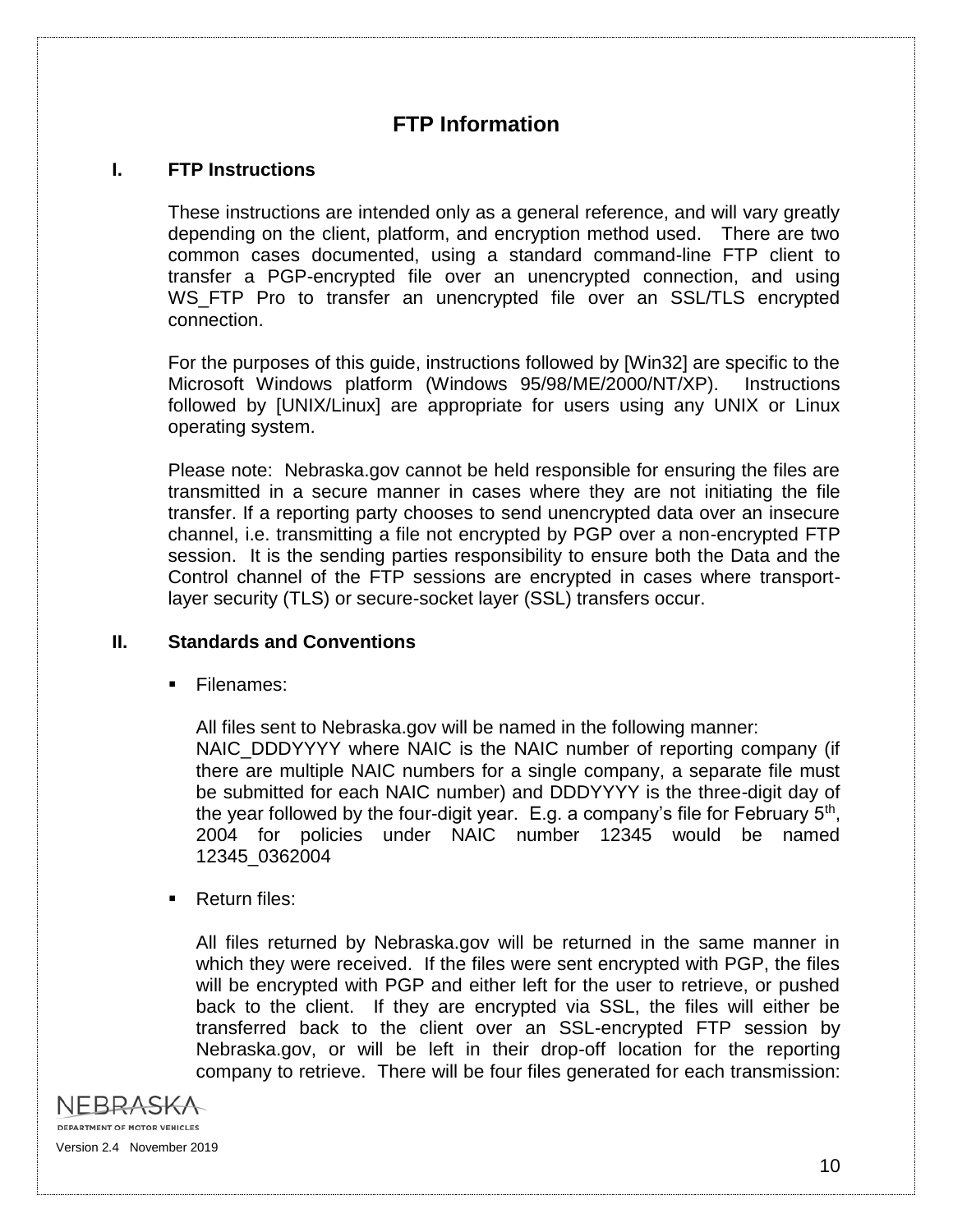an Incorrect Data Format file, a VIN Record Not Found file, an Invalid Expiration Date file, and an Invalid VIN file. The file names for the error files will be the same as the submitted file, with the following four character extensions: "IDF" for Incorrect Data Format, "VNF" for VIN Record Not Found, "IED" for invalid expiration date, and "IVN" for Invalid VIN. Using our example from the Filenames section above, we would have a total of five files for each NAIC number submitted:

- o 12345 0362004 Original Reporting File Submitted
- $\circ$  12345 0362004.IDF File containing any records not conforming to the data format standard specified in the Nebraska Insurance Reporting Guide.
- $\circ$  12345\_0362004.VNF File containing records for which VIN's were not found in the DMV database. Most likely, these are VIN's incorrectly entered in the reporting file.
- $\circ$  12345 0362004.IVN File containing records for which the VIN did not pass the VIN verification routine.
- $\circ$  12345 0362004.IED File containing records for which the date was invalid. For example, February 30<sup>th</sup>, 2019 would be flagged as an invalid date.

It should be noted the IDF file check is a file-level check. If the file fails this check, processing is stopped and notification the file failed the file format check is sent to the submitting entity. The IDF file will contain the records violating the file formatting rules. All other files will contain the records which failed the check for the file. Each record will also have the policy transaction code field set to the appropriate error value.

#### **III. Transferring a PGP-Encrypted File**

- Bring up a command prompt on your system. (e.g., DOS Prompt [Win32] or a shell window [UNIX/Linux].
- **Connect to the Nebraska.gov Motor Vehicle Insurance Reporting server with** the following command: **ftp mvir-ftp.nol.org**.

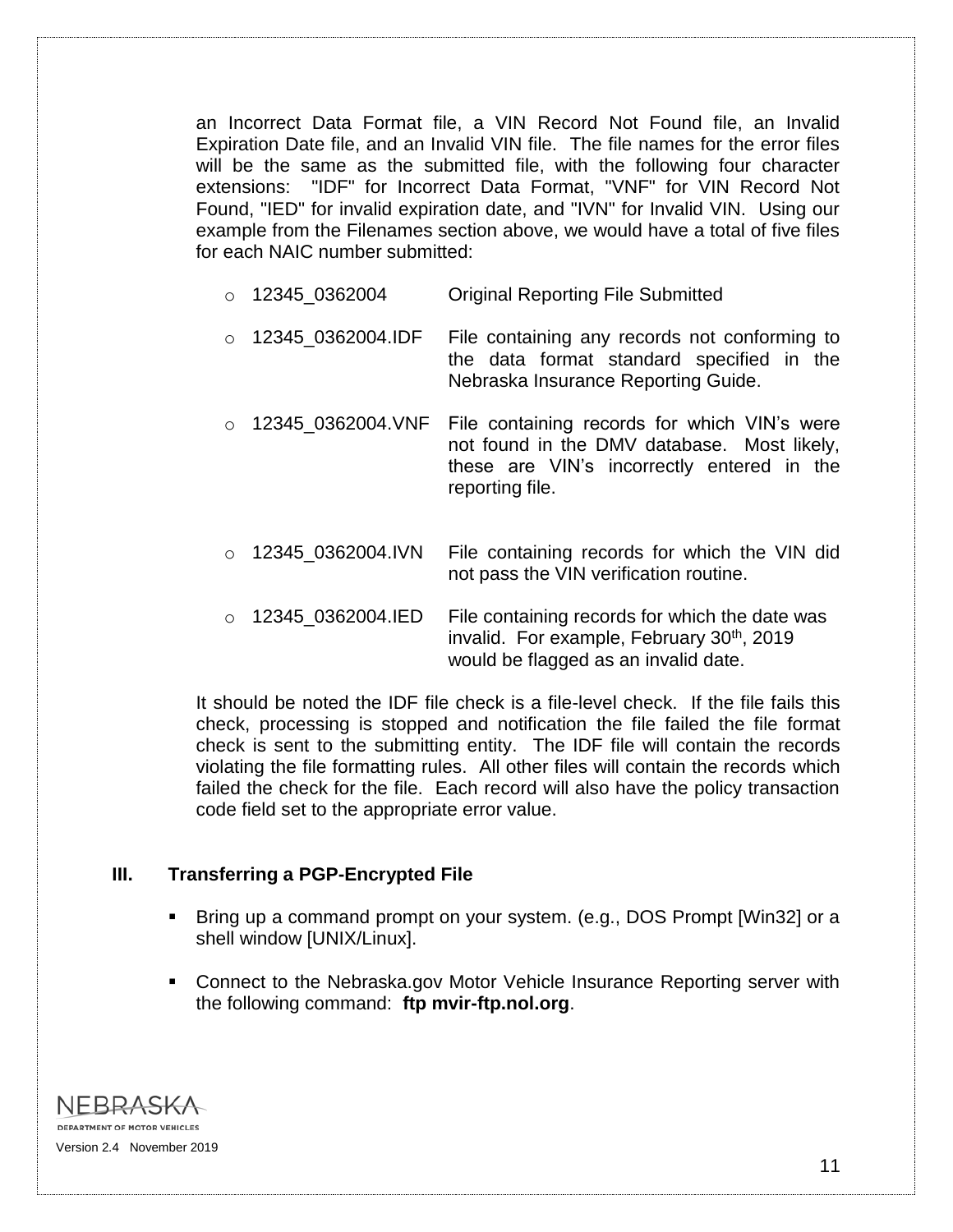- Verify you have successfully connected to the Nebraska.gov FTP server. The server should respond with: **220 Nebraska Motor Vehicle Insurance Reporting FTP Server**.
- At this point, you should be prompted for your username and password, which you should enter. Please note both the username and the password are case sensitive, so be sure your caps lock is off.
- Change to the appropriate directory on your local machine via: **lcd C:\directory** [Win32] or **lcd directory** [UNIX/Linux] where directory is the path to the directory in which the encrypted files you wish to upload reside.
- Upload the files with the command: **put filename** where filename is the name of the file you wish to upload. Repeat this step for each file you are required to send.
- Once the file has completed transferring, disconnect from the Nebraska.gov FTP server by typing **quit**.

At this point, the file transfer has been completed and Nebraska.gov will begin performing file integrity checks and submit the files to the DMV. Depending on your stated preference, you will either receive an e-mail notification to a designated address which will notify you when the files have finished processing, or the various result and error files will be sent to your FTP server.

#### **IV. Transferring a File Via SSL Using WS\_FTP Pro 8.03**

- **Launch WS\_FTP Pro.**
- If the **Connect to Remote Host** window does not appear, choose the **Connect** option from the **File** menu.
- If this is not your first time connecting to the Motor Vehicle Insurance Reporting FTP Site, go to **Step 9**. Otherwise, click the **Create Site** button.
- On the Profile Name screen, choose a name for the profile, preferably something easy to remember. When you're done typing in the name of the profile, hit the **Next** button.
- On the Host Address screen, type in the address of the Nebraska Motor Vehicle Insurance Reporting FTP Site **mvir-ftp.nol.org** in the box provided. Once you've done so, hit the **Next** button.
- On the Login Credentials screen, enter in the username and password provided to you by Nebraska.gov into their respective boxes. Choose **Save**